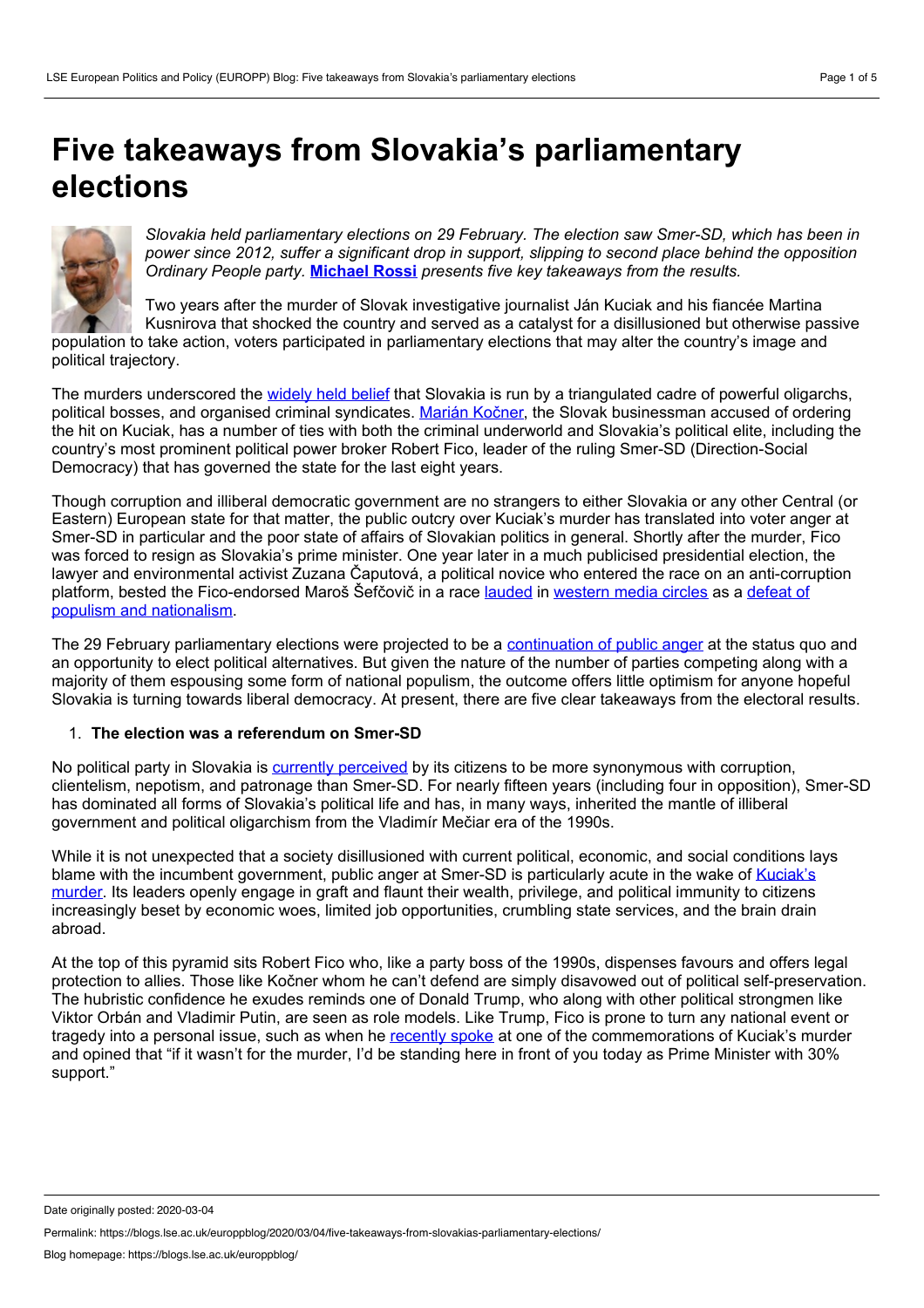Given the public anger reflected in last year's presidential election, it is no surprise this sentiment carried into this year's parliamentary contest, as all analyses leading up to the February elections predicted not just a loss for Smer, but a loss depriving them of the ability to form agoverning coalition. All political opponents from centre-left to farright were united in one common goal: to unseat Smer as the ruling party and dismantle its Tammany-like political machine. The predictions were correct. Smer-SD lost nearly half its seats, and while it still placed second, it stands little chance of being in a governing coalition.

### **Figure 1: Preliminary results of the 2020 Slovakian parliamentary election**



#### *Note:* **Referenced from the** *Slovak [Spectator](https://spectator.sme.sk/c/22334834/slovakia-election-2020-parliament.html)*

#### 2. **But it also should have been an endorsement of PS/Spolu**

Less clear than Smer's loss was what would become of the Progressive Slovakia/Together (PS/Spolu) coalition after its victory in both Slovakia's presidential and European Parliamentary elections last year.

At the time, Zuzana Čaputová's victory was hailed as a major milestone for Slovakia's beleaguered liberal democratic movement, and a blow to the perception that Central Europe is awash in national populism. So important was her candidacy that a country usually ignored outside the region suddenly made headlines across American, British, and European [newspapers.](https://spectator.sme.sk/c/22324124/president-caputova-is-the-most-trustworthy-politician.html) Since becoming president, Čaputová is Slovakia's most trusted politician, the only politician whom people trust more than they distrust, and [according](https://www.newyorker.com/news/our-columnists/zuzana-caputova-the-president-of-slovakia-voices-her-countrys-hopes-and-frustrations) to *The New Yorker*, is "a lone political voice in a sea of demagoguery". Given the conditions of Slovakia's political culture of disappointment, this is a rare honour to hold.

However, that trust has not [translated](https://spectator.sme.sk/c/22348379/ps-spolu-did-not-make-it-to-parliament.html) into votes for her party coalition, as PS/Spolu failed to cross the electoral threshold necessary to seat members. Like most parliamentary democracies, Slovakia operates along a "5% rule" that requires parties needing at least 5% of the popular vote in order to qualify for seats in parliament. But because PS is working in a pre-arranged coalition with Spolu, the threshold is raised to 7%.

At last count, PS/Spolu finished with 6.96% of the vote, a hair's length away from entry. Some may discuss the lost opportunity of offering Za L'udí, a small conservative-progressive party that just passed the threshold at 5.77%, a third spot in its coalition. Either way, the low votes are a massive disappointment for a party and a movement seen as a champion of liberal democracy, feminism, LGBTQ rights, secularism, and cosmopolitanism. Additionally, it is a confirmation that Čaputova's victory last year was less a stand against populism and conservatism, and more a rejection of [corruption](https://blogs.lse.ac.uk/europpblog/2019/06/14/slovakias-progressive-turn-is-a-rejection-of-corruption-not-a-stand-against-populism/#comments).

Date originally posted: 2020-03-04

Permalink: https://blogs.lse.ac.uk/europpblog/2020/03/04/five-takeaways-from-slovakias-parliamentary-elections/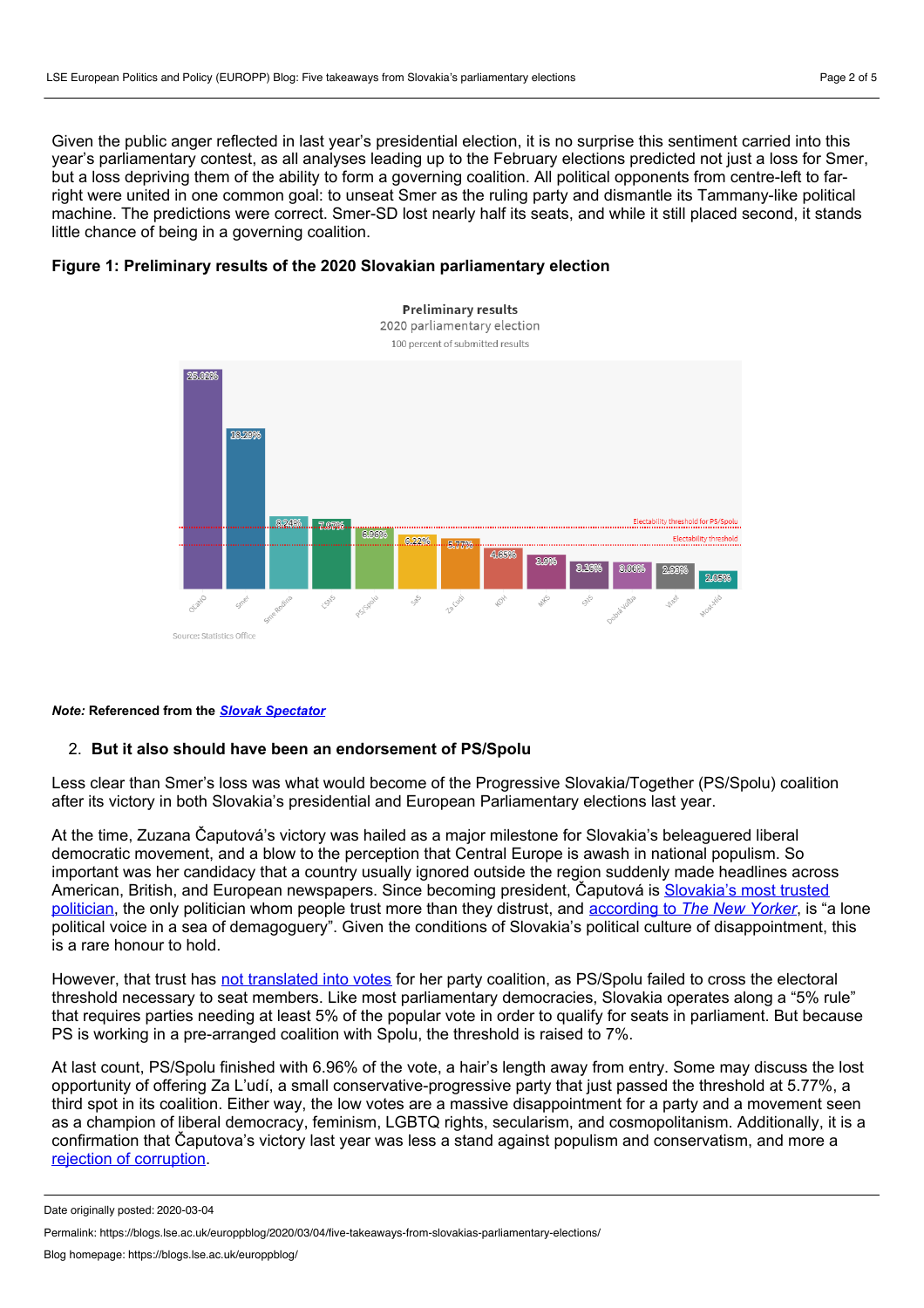## **Figure 2: Seats in parliament following the 2020 Slovakian parliamentary elections**



Seats in the parliament (official results)

● OĽaNO ● Smer ● Sme Rodina ● ĽSNS ● SaS ● Za Ľudí

| Party                                          | Seats in parliament |
|------------------------------------------------|---------------------|
| O(LANO)                                        | 53                  |
| $\bullet$ Smer                                 | 38                  |
| ● Sme Rodina                                   | 17                  |
| <b>C</b> LSNS                                  | 17                  |
| $\bullet$ SaS                                  | 13                  |
| $\bullet$ Za Ludí<br>Source: Statistics Office | 12                  |

#### *Note:* **Referenced from the** *Slovak [Spectator](https://spectator.sme.sk/c/22334834/slovakia-election-2020-parliament.html)*

## 3. **The four largest parties embrace some form of populism; three of which are conservative and parochial**

The big winner in Slovakia's parliamentary election is the Ordinary People and Independent Personalities (*Obyčajní Ľudia a nezávislé osobnosti, OĽaNO*) Party, which earned a massive 25% of the votes and a mandate to form a new government with 53 seats in a 150 seat legislature. An even bigger winner is its party head Igor [Matovič](https://spectator.sme.sk/c/22338284/the-man-who-defeated-smer-who-is-igor-matovic.html?ref=tab), whose political charisma and acumen elevated the party's popular standing within the last month and a half.

Though Matovič can certainly be credited for his ability to mobilise voters and identify socio-economic problems, his party being centre-right and operating on philosophies of Christian-democracy certainly helped in a country where the electorate is largely conservative, Catholic, and parochial. This also helps explain the electoral success of two other parties: the Eurosceptic We Are Family (*SME Rodina)* Party, and the far-right People's Party – Our Slovakia (*Ľudová strana – Naše Slovensko, ĽSNS*), which came in third and fourth respectively. What this means is that Slovakia's parliament will be dominated by conservatives, populists, parochialists, and remnants of Smer-SD's entrenched elite, leaving little room for liberal democratic progressivism and almost no left-wing policies.

Date originally posted: 2020-03-04

Permalink: https://blogs.lse.ac.uk/europpblog/2020/03/04/five-takeaways-from-slovakias-parliamentary-elections/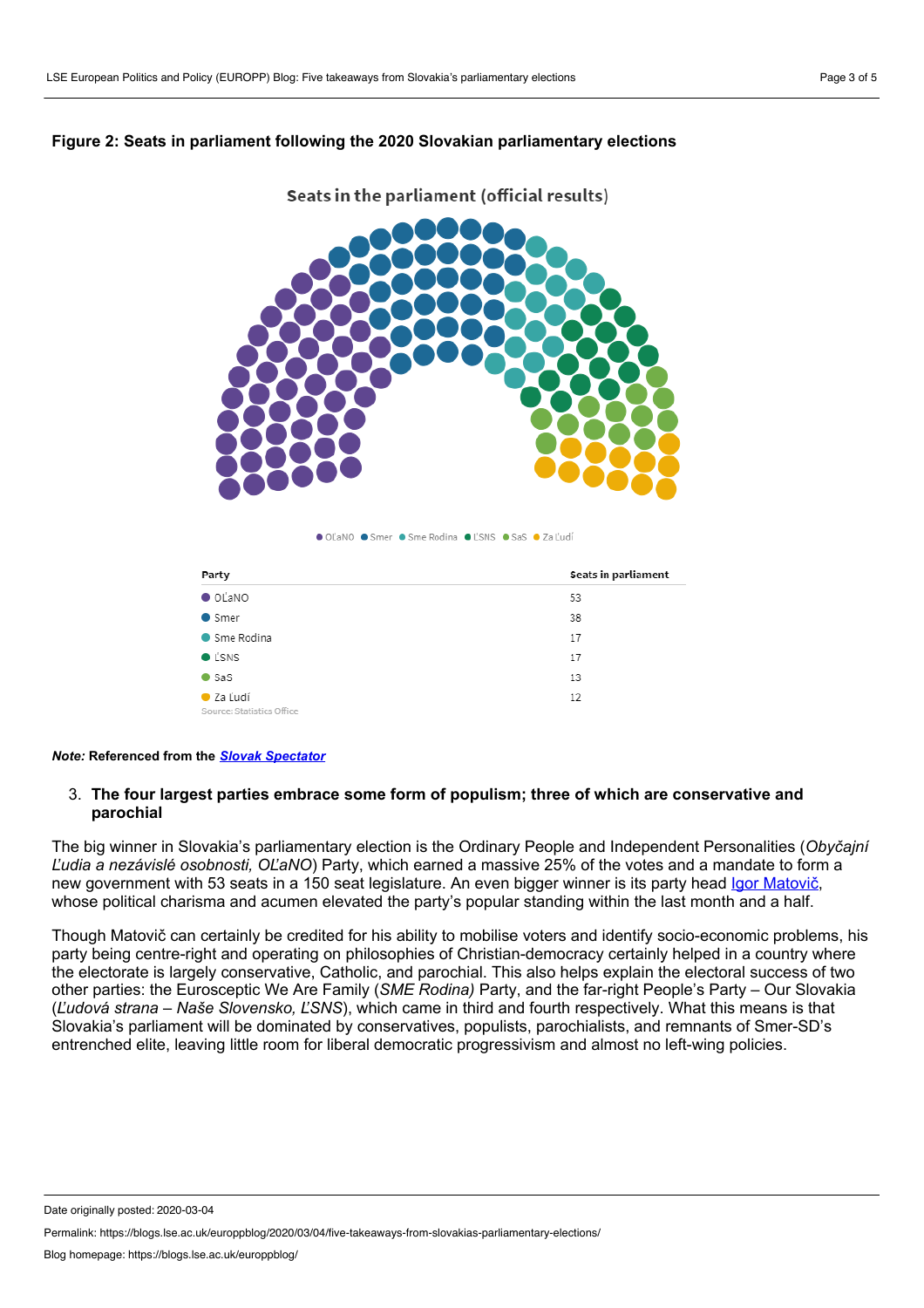The largest threat to Slovakia's political scene is the [evolution](https://balkaninsight.com/2020/02/26/slovak-far-right-courts-youth-vote-in-pivotal-ballot/) of L'SNS from a peripheral neo-fascist movement to a mainstream party. Its long-time leader Marian Kotleba fashions himself as the heir to the Slovak Republic, a wartime Nazi collaborationist state, and has openly promoted anti-Roma policies similar to far-right movements in Hungary. Kotleba has recently attempted to have his party become more socially accepted. That means abandoning both the black uniforms of the Nazi-era Hlinka Guard and the night-time torchlight marches through cities and towns.

But along with this modernisation comes a type of political savviness indicative of right-wing populist groups eager to connect with "ordinary" citizens and present themselves as the only socio-political alternative to a series of parties tainted with links to oligarchs and scandals. Additionally, the ĽSNS has been successful via social media [reaching](https://spectator.sme.sk/c/22334249/slovak-far-right-courts-youth-vote-in-pivotal-ballot.html) out to younger Slovaks disillusioned with the system and eager to support quick-fix solutions to seemingly insurmountable problems.

The problem with ĽSNS isn't that it stands a chance of entering government, but rather that in an attempt at distancing themselves from the radioactivity of ĽSNS, other right-wing conservative parties have begun mimicking their rhetoric and advocating several of their policies that they know resonate with Slovaks. For older Slovaks, this means steadfast adherence to faith, family, and fatherland. For the disaffected youth, this means anti-elitism, anti globalism, and anti-capitalism. Whatever the reason, Kotleba's policies are becoming [normalised](https://qz.com/1804760/a-neofascist-party-could-place-second-in-slovakias-election/) in Slovak political discourse.

## 4. **Coalition forming seems uncertain**

The present arrangement of parties that qualified for seats in parliament presents another conundrum. Both Smer- SD, which came in second with 18.2% of the vote (38 seats), and ĽSNS, which came in fourth at 7.9% (17 seats) are both seen as radioactive by other groups but possess large enough percentages to make coalition forming around them cumbersome, unruly, and altogether unstable.

As the party with the plurality of votes, OĽaNO is given a mandate to begin talks with other parties for coalition forming. Barring the obvious *cordon-sanitaire* placed on Smer and ĽSNS, Matovič is left with a handful of small parochially conservative parties that if cobbled together could form a governing majority: SME Rodina, a right-wing populist and anti-immigration party that borrows much of its positions from ĽSNS (17 seats); Freedom and Solidarity (*Sloboda a Solidarita, SaS*), a libertarian and Eurosceptic party (13 seats); and For the People (*Za L'udí*, *ZL'*), a newly formed conservative albeit pro-European political party formed around former Slovak president Andrej Kiska (12 seats).

But in an election that was largely, if not entirely, a referendum on the incumbent regime, the disparate opinions, goals, and aspirations of each party will now become apparent as the common thread of unseating Smer was met and second-tier goals become deal makers or breakers. OĽaNO is conservative, but perhaps not conservative enough to accept a partnership with SME Rodina. Yet given the dearth of options, the post Smer government may resemble a rag-tag group of parties and movements that are stitched together simply to deny the second-place incumbent the ability to govern; an arrangement that has happened elsewhere in Eastern and Central Europe over the past twenty years, and one that usually ends in political breakdown.

### 5. **There is no progressive left-wing movement in Slovakia**

Beyond the collapse of Smer's political authority and legitimacy, the most glaring issue in Slovakian politics today, like most states of Central and Eastern Europe, is the near absence of any true left-wing political party. While often derided as populist and nationalist, Smer is, at least officially, a left-of-centre party. Its loss of legitimacy, coupled with PS/Spolu's disastrous performance at the polls, means Slovakia is dominated by right-wing conservative groups.

The plight of the political Left in Eastern Europe stems from enduring stigmas of socialism and anything remotely "Marxist" as emblematic of the Communist authoritarian period. Added to this was an international push throughout the globalising 1990s [advocating](https://www.economist.com/europe/1990/01/13/what-is-to-be-done) unfettered free-market capitalism as the sinecure for all political, economic, and social woes, which made an environment for social democratic parties extremely difficult to grow. What left-wing parties that did exist followed models of Third Way neoliberalism that looked to international trade and eventual EU membership as substitutes for state-sponsored social welfare.

Date originally posted: 2020-03-04

Permalink: https://blogs.lse.ac.uk/europpblog/2020/03/04/five-takeaways-from-slovakias-parliamentary-elections/